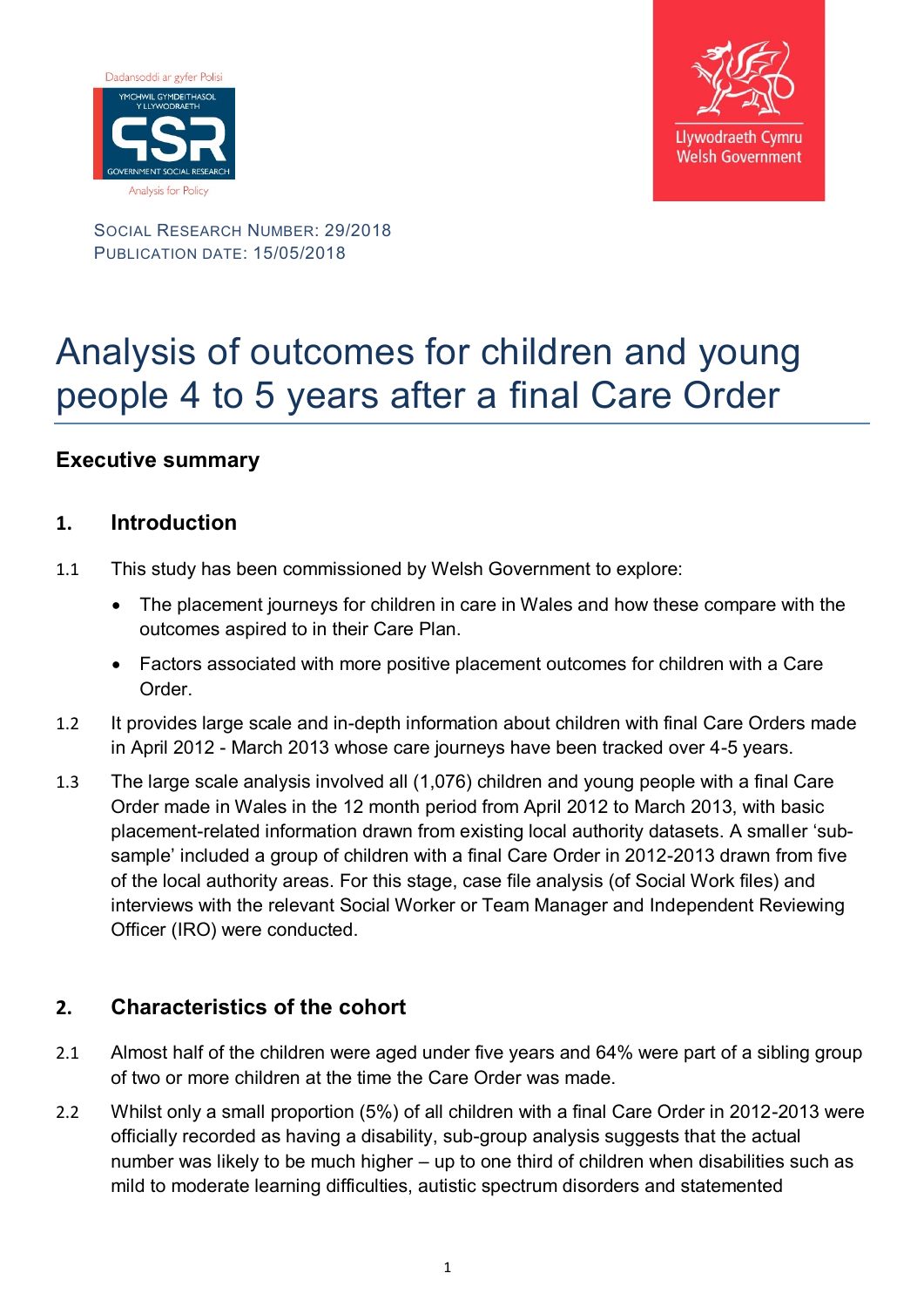emotional and behavioural difficulties (EBD) are included. This has significant implications for a wide range of child outcomes in care, particularly educational attainment.

- 2.3 Whilst 78% of the whole cohort of 1,076 children were officially recorded as having a primary need for care relating to abuse and neglect, the in-depth analysis found that almost all children had experienced abuse and neglect before the Care Order was made. The prevalence of adverse childhood experiences (ACEs) known to increase risk of abuse or neglect was particularly high in this sub-sample – 76% of children had parents with known substance misuse issues. 68% had experienced domestic abuse. 47% of children had a parent with mental health problems.
- 2.4 44% of children in the sub-sample had a diagnosed attachment disorder or recognised attachment-related issues around the time of the final Care Order and/or point at which a permanent or 'for ever' placement was being sought.
- 2.5 A high proportion of children (43% of over 5s in the sub-sample) were already exhibiting emotional and behavioural difficulties at the time of the final Care Order.

## **3. Placement stability and the achievement of permanency for children**

- 3.1 Over three quarters of the whole cohort of children experienced a high level of placement stability – with either none (30%) or only one (46%) placement move from the time of the full Care Order in 2012-2013 until 31 March 2017. This was particularly the case for younger children aged 0-4 or 5-9 years at the time of the Care Order. Older children, particularly those aged 10-15 years, were likely to experience a greater number of placement moves – an average of 2.17 moves.
- 3.2 Analysis of the sub-sample found that the most common overall plan for children at the time of a final Care Order was long term foster care (42%) followed by adoption (29%), long term kinship care (18%), placement at home with a parent (6%), and long term residential care  $(4\%)$ .
- 3.3 Around one third of children (32% of the whole cohort) became adopted after the Care Order, and these were mostly younger children. However, even some of these usually easy to place younger children became harder to place for adoption when the plan was for them to be adopted as part of a sibling group or, to a lesser extent, if they had a disability. The time between the making of a Placement Order and the start of an adoptive placement varied considerably between 0 and 1,441 days with an average of 262 days.
- 3.4 Children in the sub-sample for whom long term foster care was the court-endorsed Plan were less likely to achieve permanency in the desired timescales. This was particularly the case where they had a history of extreme or chronic abuse and neglect, or were part of a sibling group to be fostered together. Also, a significant proportion (33%) of long term foster placements that were initially achieved could not be sustained over time and the children involved required at least one other permanent placement. Children with a plan for long term foster care that wasn't achieved in the short term were particularly vulnerable to subsequent multiple placement breakdowns.
- 3.5 Sub-sample children with court ordered plans for placement with parents were highly likely to achieve this in the short term. However, in the medium term, many of these placements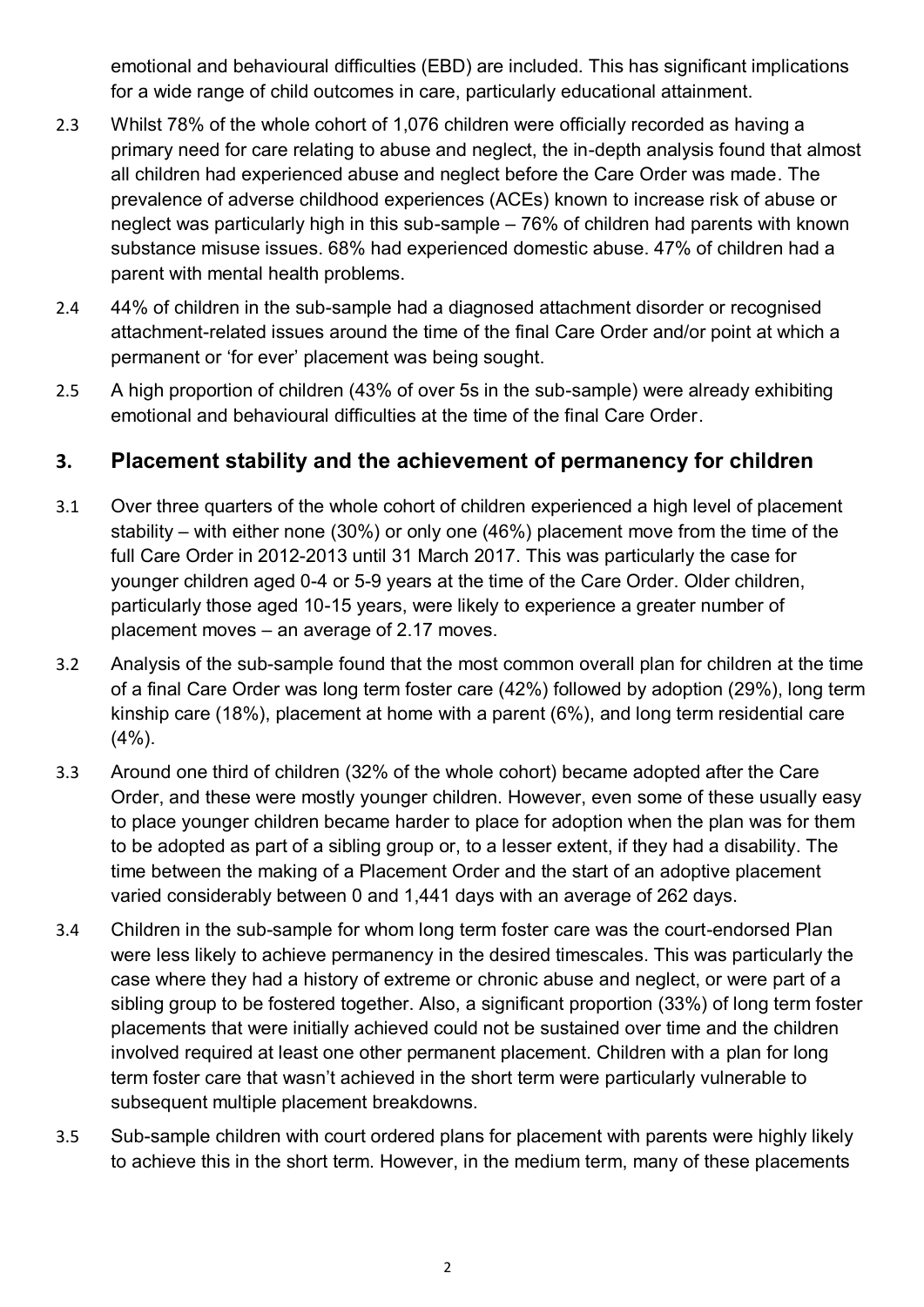weren't sustained or became vulnerable, largely because the parents couldn't sustain improvements in their lifestyle and parenting.

- 3.6 Placements for children in the sub-sample that were intended to be long term with kinship carers were all achieved in the short term but, in the medium term, 29% broke down either with the physical abuse of the child or because the kinship carer didn't understand the needs of the child.
- 3.7 Unplanned placement breakdowns affected 33% of children in the sub-sample. Most of these breakdowns involved a combination of child and carer factors. However, in at least 14/60 instances, only carer factors appeared to be significant.

#### **4. Broader outcomes for children and the factors associated with these**

- 4.1 71% of children in the sub-sample were considered to have overall positive outcomes after 4-5 years. 19% had mixed outcomes (a mixture of some positive and some negative). 10% had overall negative outcomes.
- 4.2 Positive outcomes were achieved for a high proportion of children in the sub-sample in relation to their home environment, communication and attachments; education; physical health; sexual health (where relevant) and the absence of offending.
- 4.3 However, a significant proportion of children in the sub-sample had enduring emotional health and wellbeing needs.
- 4.4 Other than for children placed for adoption, the key factor associated with positive outcomes was the quality of care in the foster, kinship or residential placement. 'Positive outcomes placements' were characterised by having carers who are: stable; warm and nurturing; committed (to this child's particular needs in the long term); pro-active in support of the child's educational, social and health and wellbeing needs; and inclusive of the child within the broader family (treating the child as a child of the family).
- 4.5 Other factors associated with positive outcomes in the sub-sample included:
	- Younger age of the child at the time of the final Care Order (and often, therefore, more limited exposure to abuse or neglect).
	- Good or excellent home/school support (including to attend and achieve).
	- Carer ability to facilitate beneficial contact with the child's natural extended family.
	- The availability of therapeutic support provided at an early stage of a problem arising or proactively in response to known needs or experiences at the child's entry in to care, for example in relation to attachment issues, trauma or sexual abuse.
	- Child encouraged to participate regularly in positive activities.
	- Consistent Social Worker support.
	- Child placed alone or with siblings, as appropriate, to meet their needs.
- 4.6 Negative outcomes for children in the sub-sample were associated with:
	- Older age of the child at the time of the final Care Order.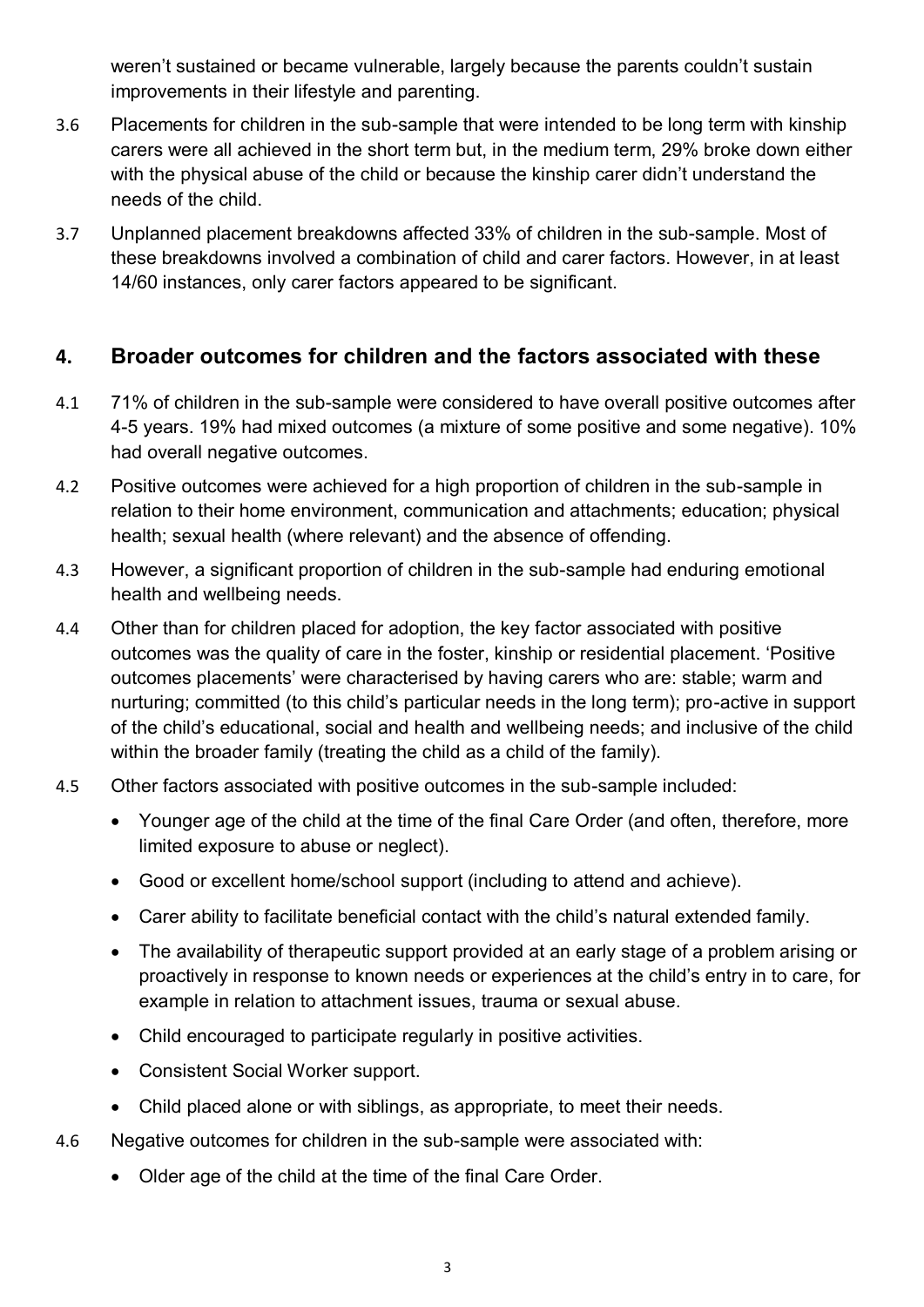- More significant exposure of the child to severe and/or chronic abuse or neglect.
- Children displaying more challenging behaviours arising from their experience of abuse, including for example: sexualised behaviour, soiling or enuresis.
- Children whose original Placement Plan (for permanency) had not been achieved and who had experienced a series of placement breakdowns following an early placement breakdown or initial abusive or inappropriate placement that didn't meet the child's basic needs.
- Less frequent or responsive access to specific support for emotional health and wellbeing needs.
- Ongoing detrimental contact with a birth parent.
- 4.7 Good quality substitute care could effectively mitigate other risk factors for negative outcomes including previous exposure to extreme or chronic forms of abuse or neglect. However, unresolved attachment and/or early trauma issues and associated unmet emotional health and wellbeing needs could also gradually undermine other positive outcomes.
- 4.8 This study also asked broader whole-system related questions of the 120 Social Workers, Team Managers and IROs who were interviewed in relation to individual children in the subsample. Workers described being most concerned about the lack of choice of placements, particularly foster placements, for children with a Care Order. They were also concerned about a perceived lack of support for children's emotional health and wellbeing needs and the required 26 week timetable for court proceedings in relation to some types of more complex decision making. However, most workers also thought that the 26 week timetable generally had a positive impact on the whole system, particularly in preventing delay.

## **5. Study conclusions**

- 5.1 Many children and young people are doing well in care in Wales, including in some circumstances where it is not possible to achieve the Placement Plan outlined to the court at the time of the final Care Order. Particularly striking are the relatively positive findings in relation to child educational, social, physical and sexual health outcomes achieved with the support of carers, Social Workers, schools and other support services.
- 5.2 The study also identifies some significant challenges for children in care in Wales specifically, in relation to:
	- Their likely exposure to a toxic combination of early childhood trauma and disturbances in early attachment patterns affecting the quality of any subsequent relationships and the child's ability to form healthy attachments with substitute parents.
	- Child mental health and wellbeing in particular in relation to issues that are highly likely to arise for many children from their exposure to trauma, including through abuse and neglect; attachment difficulties; and bereavements or separations in earlier childhood. Enduring emotional health and wellbeing needs may undermine early positive outcomes (such as in education) and/or placements in care.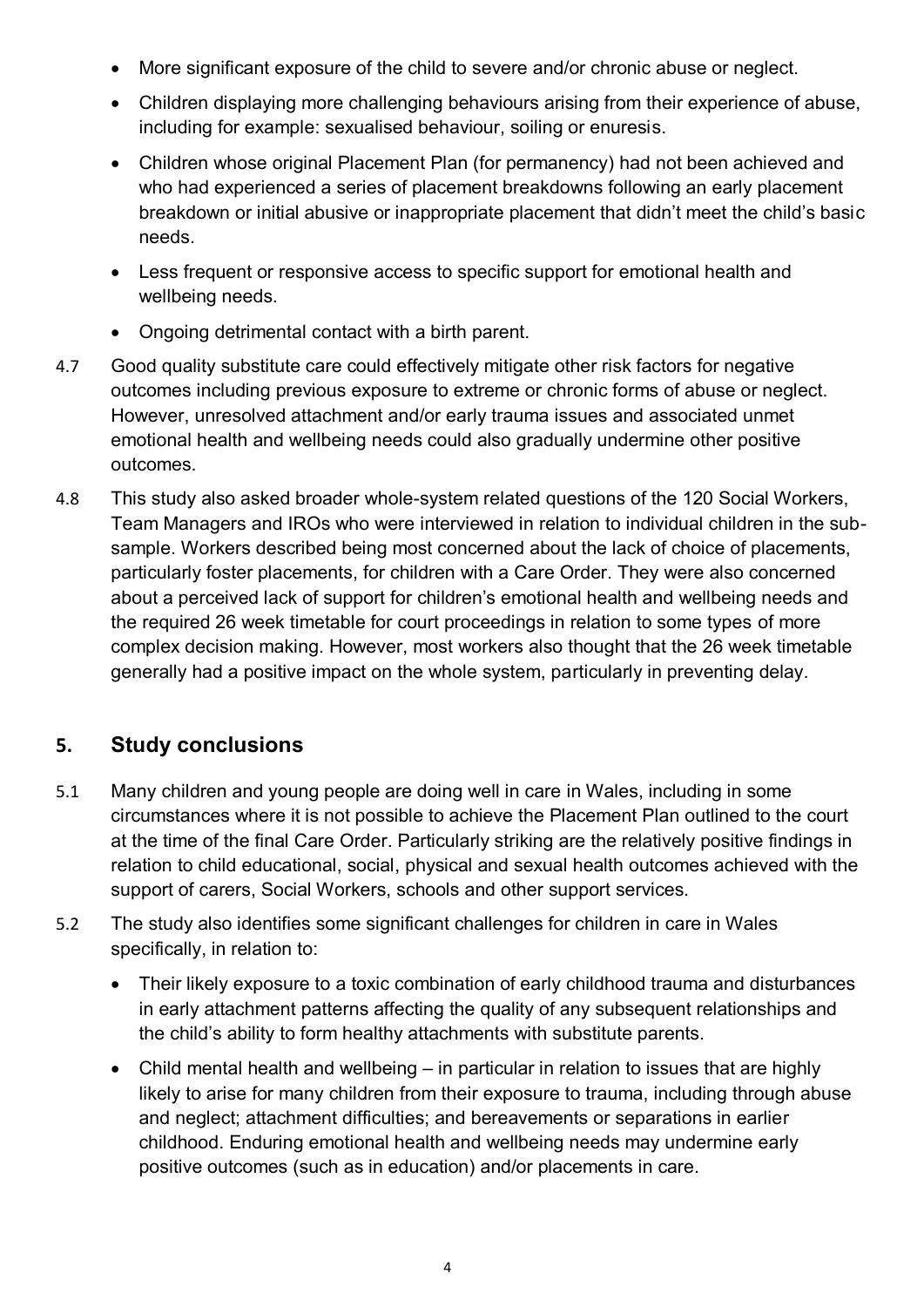- The achievement of a good quality permanent home for children in sibling groups, and older children and young people who are likely to have been chronically exposed to abuse or neglect and to have behaviours that may be considered more challenging for carers.
- Maintaining safe, nurturing, 'for ever' placements for children particularly foster care or kinship care placements where carers have initially committed to providing a long term home. Previous research has identified the 'compassion fatigue' that carers can sometimes feel as a result of caring for children with complex needs on a daily basis which can result in them no longer being able to make a healthy connection with the child (Ottaway et al., 2016).

## **6. Study recommendations**

- 6.1 This study strongly supports and finds some evidence of the positive impact of existing and recent policy developments designed to improve outcomes for children in care and care leavers, including support for looked after children in education.
- 6.2 It also suggests that further improvements may be required to ensure that:
	- Known or likely child attachment difficulties are more formally recognised in relation to the commissioning and delivery of substitute care placement(s) and broader support for children in care. This type of support is unlikely to be provided within traditional specialist services such as Child and Adolescent Mental Health Services.
	- The emotional health and wellbeing needs of children in care are addressed in a more pro-active way, recognising that many of these children will require some form of therapeutic support to recover from their experiences of trauma, bereavement and separation and to address attachment difficulties, whether this is provided via a therapeutic placement and/or through direct work with the child.
	- There is increased availability of high quality long-term foster care placements which, in turn, ensure children experience timely (including first time) for ever placements that are more likely to meet their needs.
	- Children with some form of disability, in particular those disabilities not recognised in the official statistics but nonetheless likely to affect their social and educational development, are supported in a pro-active way.
	- Children returning home or to live with kinship carers are protected from abuse or neglect and the children in these placements as well as the families providing care for them are supported to a high level to achieve good outcomes.